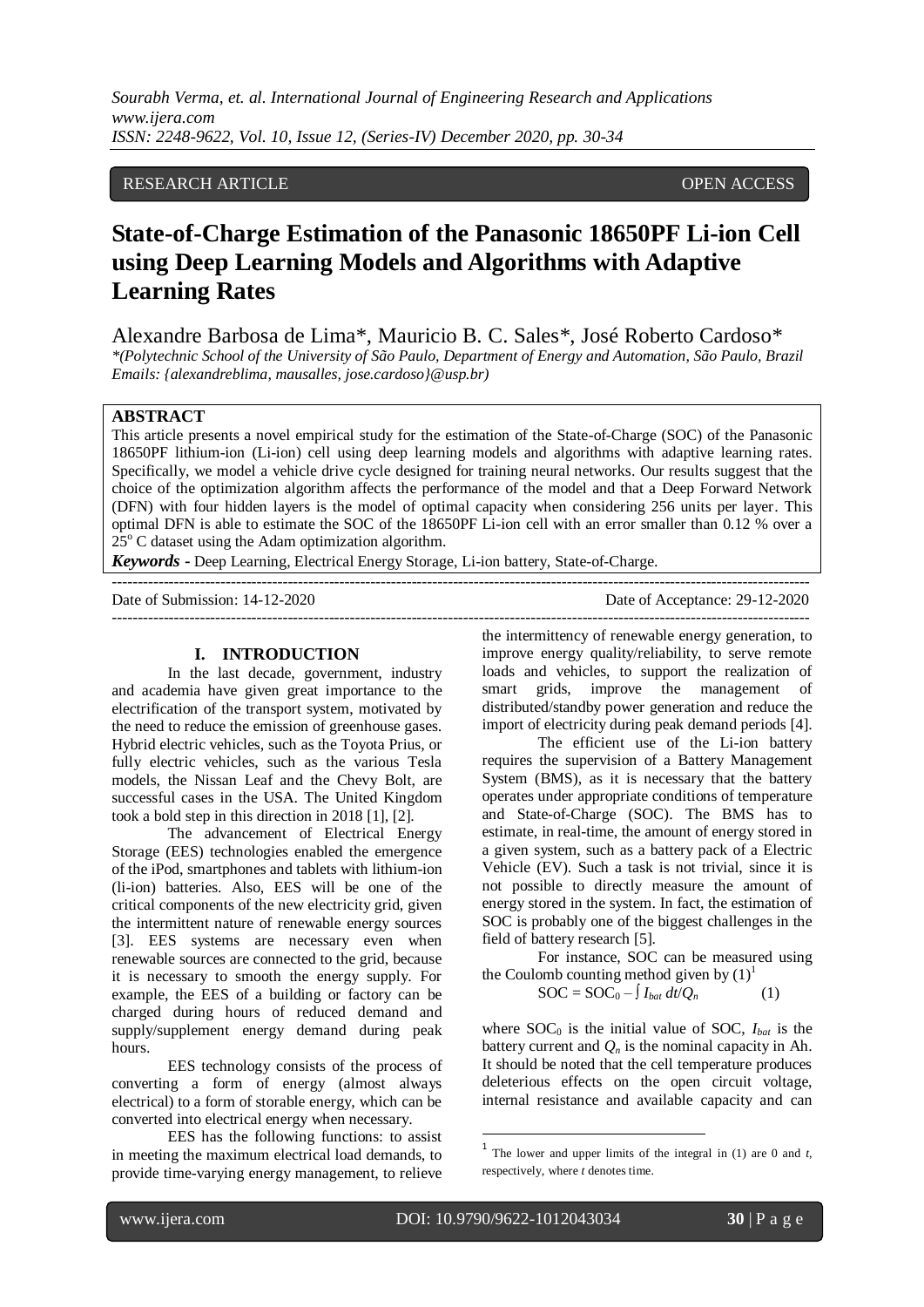also lead to a rapid degradation of the battery if it operates above a given temperature threshold. Therefore, the modeling of the battery is of paramount importance, since it will be used by the BMS to manage the operation of the battery [6].

The recent literature suggests that the machine learning approach, based on deep learning algorithms is the state of the art in the area of SOC estimation [7], [8].

One of the great challenges in deep learning is the optimization of the neural network. Although the Stochastic Gradient Descent (SGD) algorithm (and its variants) is very popular, a learning rate too small leads to painfully slow convergence, while a learning rate too high can destabilize the algorithm, causing oscillations or divergence [9].

On the other hand, we have at our disposal algorithms with adaptive learning rates such as AdaGrad, RMSProp, and Adam<sup>2</sup>.

This work uses Deep Forward Networks (DFN) or MultiLayer Perceptrons (MLP) as baseline models. We investigate the effect of choosing the optimization algorithm on the performance of the deep learning models, especially with regard to the SOC estimate of a lithium-ion cell. The questions we ask are: a) which optimization algorithm should we choose? b) Which DFN offers the optimal capacity<sup>3</sup>?

We model a vehicle drive cycle designed for training neural networks which were applied to a Panasonic 18650PF Li-ion cell [10]. More specifically, we compare the performance of the following optimization algorithms for training deep models: SGD, AdaGrad, RMSProp, and Adam (these last three use methods that adapt the learning rate parameter of the training algorithm).

The issue of regularization (parameter norm penalties, early stopping, dropout, etc.) is outside the scope of this paper.

The remainder of the work is organized as follows. Section II presents the state of the art and trends in Li-ion battery SOC estimation. Section III presents our experimental results. Finally, section IV presents our conclusions.

# **II. STATE OF THE ART AND TRENDS IN LI-ION BATTERY ESTIMATION**

Energy storage acts as a mediator between variable loads and variable sources.

Hannan et al. [11] present a detailed taxonomy of the types of energy storage systems taking into account the form of energy storage and construction materials: mechanical, electrochemical (rechargeable and flow batteries), chemical, electrical (ultracapacitor or superconducting magnetic coil), thermal and hybrid. Li-ion battery technology has attracted the attention of industry and academia for the past decade. This is mainly due to the fact that Li-ion batteries offer more energy, higher power density, higher efficiency and lower self-discharge rate than other battery technologies such as NiCd, NiMH, etc.

There are two methods of battery modeling: i) model-driven and ii) data-driven (based on data that is collected from the device) [12].

Electrothermal models, which belong to the category of model-driven methods, are commonly classified as: i) electrochemical or ii) based on Equivalent Circuit Models (ECM).

Electrochemical models are based on partial differential equations and are able to represent thermal effects more accurately than ECM. However, the first class of models requires detailed knowledge of proprietary parameters of the battery manufacturer: cell area, electrode porosity, material density, electrolyte characteristics, thermal conductivity, etc. This difficulty can be eliminated by characterizing the battery using a thermal camera and thermocouples. But this solution is expensive, time consuming and introduces other challenges such as the implementation of dry air purge systems, ventilation, security, air and water supply, etc. Electrochemical models demand the use of intensive computing systems.

On the other hand, the ECM-based approach has been used for computational/numerical analysis of batteries. In this case, the objective is to develop an electrical model that represents the electrochemical phenomenon existing in the cell. The level of complexity of the model is the result of a compromise between precision and computational effort. Note that an extremely complex and accurate ECM may be unsuitable for application in embedded systems.

Estimating the SOC of lithium ion cells in a BMS by means of deep learning offers at least two significant advantages over model driven approaches, namely: i) neural networks are able to estimate the non linear functional dependence that exists between voltage, current and temperature (observable quantities) and unobservable quantities, such as SOC, with great precision and ii) the problem of identifying ECM parameters is avoided [7].

<sup>&</sup>lt;sup>2</sup> Chapter 8 of reference [9] presents a brief, but very instructive, review of such algorithms.

<sup>&</sup>lt;sup>3</sup> In deep learning, the number of learnable parameters in a model is often referred to as the model's capacity (determined by the number of layers and the number of units per layer) [9].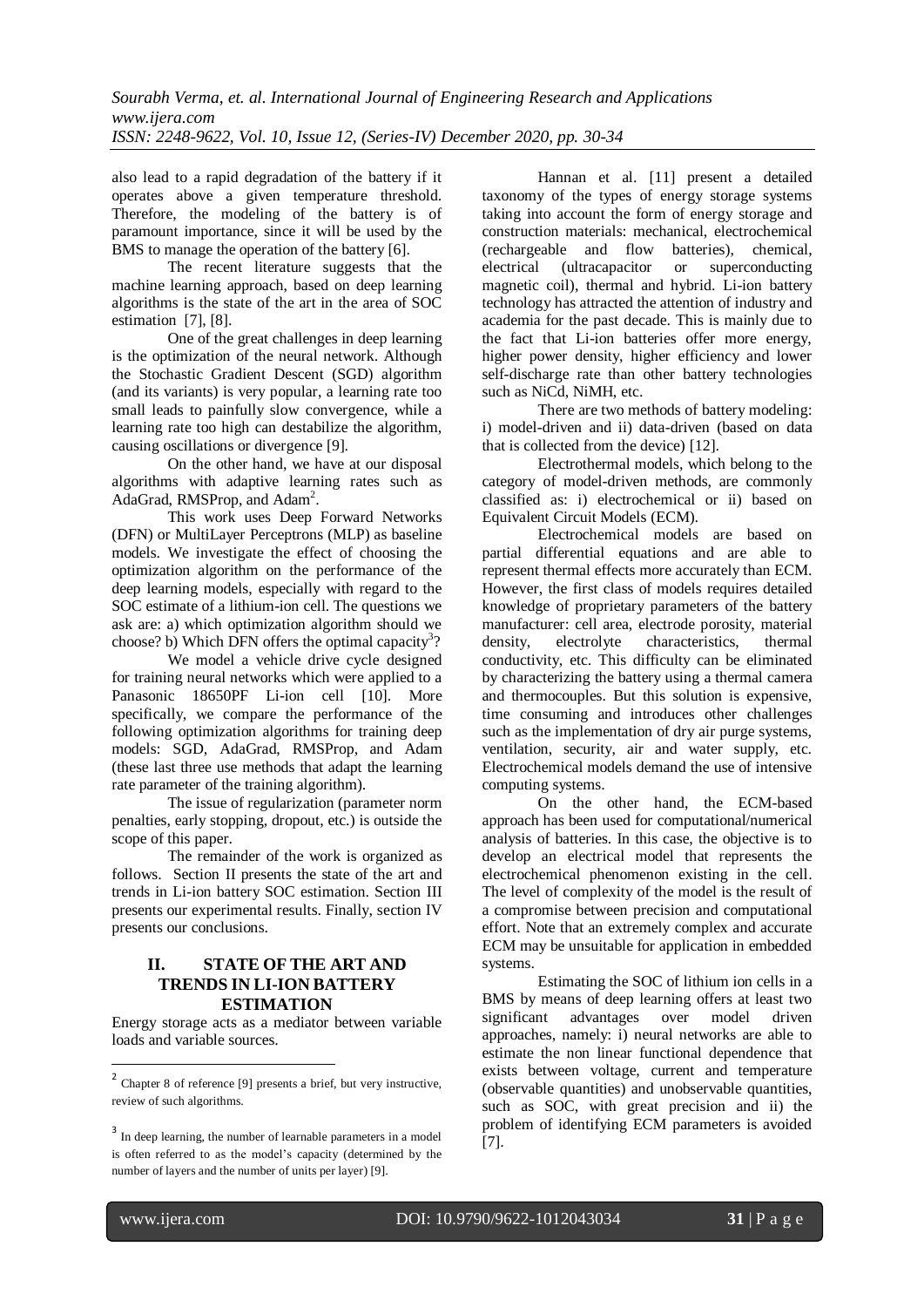## **III. EXPERIMENTAL RESULTS**

We selected the Panasonic 18650PF Li-ion Battery Data of [10]. This dataset contains a series of ten drive cycles: Cycle 1, Cycle 2, Cycle 3, Cycle 4, US06, HWFTa, HWFTb, UDDS, LA92, and Neural Network (NN). Cycles 1-4 consist of a random mix of US06, HWFET, UDDS, LA92, and Neural Network drive cycles. The drive cycle power profile is calculated from measurement for an electric Ford F150 truck with a 35kWh battery pack scaled for a single 18650PF cell.

We consider only the tests at the temperature of  $25^{\circ}$  C for the NN drive cycle, which combines portions of US06 and LA92 drive cycles, and was designed to have some additional dynamics which are useful for training neural networks. Note that the objective of this paper is not to assess the performance of the DFN models at different temperatures, but to empirically investigate the question of stochastic optimization in the context of the problem of SOC estimation with deep neural nets.

For instance, Fig. 1 shows the following 2.9 Ah Panasonic 18650PF Li-ion cell characteristic curves:

- temperature  $(^{\circ}$  C) vs. SOC  $(\%);$
- amp-hours discharged vs. time (minutes);
- voltage (V) vs. time (minutes);
- current (A) vs. time (minutes);
- temperature  $(^{\circ}C)$  vs. time (minutes), and;
- voltage  $(V)$  vs. SOC  $(\% )$ .

We applied feature normalization on the input data using the formula

 $x_{\text{normalized}} = (x - \mu_x)/\sigma_x$  (2)

where  $\mu_x$  and  $\sigma_x$  denote the mean and standard deviation of *x*.

We divided the NN dataset into training and validations sets. The validation error is estimated by taking the average validation error across  $K = 4$  trials. We use a simple, but popular solution, called *K*-fold cross-validaton, which consists of splitting the available training data into two partitions (training and validation), instantiating *K* identical models, for each fold  $k \in \{1, 2, ..., K\}$ , and training each one on the training partitions, while evaluating on the validation partition. The validation score for the model used is then the average of the *K* validation scores obtained. It is usual to use about 80% of the data for the training set, and 20% for the validation set. Note that the validation scores may have a high variance with regard to the validation split. Therefore, *K*-fold cross-validaton help us improve the reliability when evaluating the generalization power of the model [9].

We use Mean Absolute Error (MAE) and Mean Squared Error (MSE) as performance metrics for the generalization (test) errors. After the validation phase using *K*-fold cross-validaton, the DFN model is trained using the entire training data and its performance is evaluated against an unseen test set. This the test phase (final phase).

The features of the input layer are: voltage, current, and temperature. We vary the depth of the models, using DFN with two to five hidden layers, in order to assess the effect of depth on generalization power, each hidden layer having 256 units. We used the REctified Linear Unit (Relu) activation function, given by

$$
g(z) = \max(0, z) \tag{3}
$$



**Figure 1:** in (a), (b), (c), (d), (e), and (f) we have: temperature ( $^{\circ}$  C) vs. SOC (%), amp-hours discharged vs. time (minutes), voltage (V) vs. time (minutes), current (A) vs. time (minutes), temperature ( $\rm^{\circ}$ C) vs. time (minutes), and voltage (V) vs. SOC (%), respectively.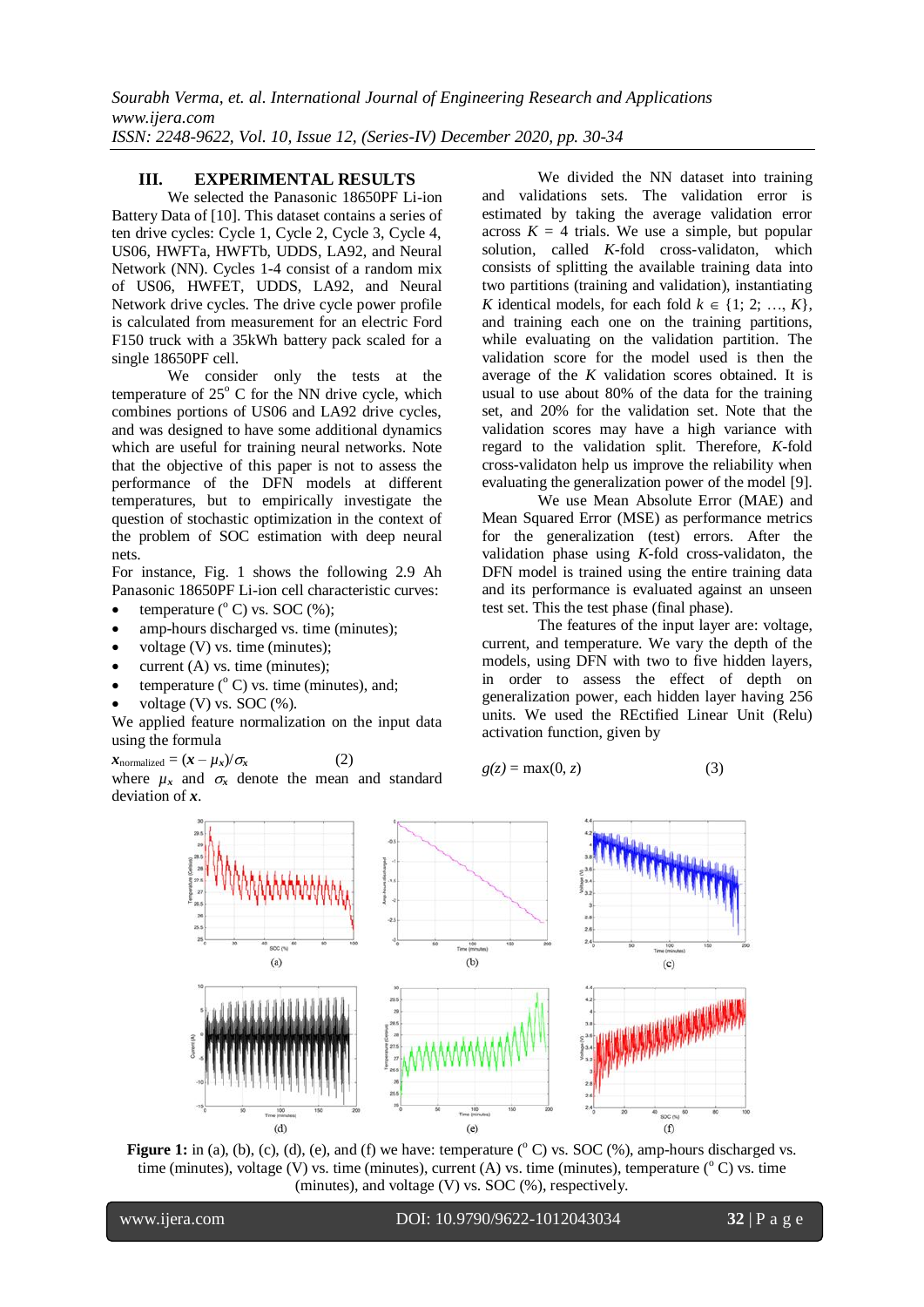Tables 1 and 2 show the MAE and MSE, respectively, for the SOC estimates obtained with SGD, AdaGrad, RMSProp, and Adam optimizers. Fig. 2 shows the learning curves (MAE and loss function) of the training phase for the DFN with four hidden layers using the Adam algorithm.

### The results of Tables 1 and 2 show that:

 the choice of the optimization algorithm must be made on a case-by-case basis. Although the family of algorithms with adaptive learning rates (AdaGrad, RMSProp, and Adam in this paper) has become very popular in the deep learning community nowadays, one can not claim, a priori, that a given optimization algorithm is the best algorithm. For instance, the results obtained for the DFN with four hidden layers and the SGD algorihtm are better than those obtained for AdaGrad and RMSProp;

 the choice of the optimization algorithm affects the model performance;

 the DFN with four hidden layers is able to estimate the SOC with a MAE of 0.21% and MSE of 0.11% (best results) using Adam, being, therefore, the model of

optimal capacity when considering 256 units per layer.

It should be noted that we do not perform ensembleaverage, as we are dealing with a real dataset, i. e., we just have access to one realization of the datagenerating process.

## **IV. CONCLUSION**

We present a preliminary empirical study on the impact of the optimization algorithm on the performance of the deep learning model, in the context of the estimation of the SOC of a Li-ion battery. For this, we used the Panasonic 18650PF Liion Battery Data [10].

Our results indicate (for the 18650PF Li-ion cell) that: i) the choice of the optimization algorithm must be made on a case-by-case basis, ii) the choice of the optimization algorithm affects the model performance, iii) the DFN with four hidden layers (256 units per layer) is able to estimate the SOC with with a MAE of 0.21% and MSE of 0.11% using the Adam optimizer, being, therefore, the model of optimal capacity.

| Table 1: MAE vs. optimization algorithms. |                                |                                     |                                 |                                 |  |  |
|-------------------------------------------|--------------------------------|-------------------------------------|---------------------------------|---------------------------------|--|--|
| Optimizer                                 | MAE (% )<br>2 hidden<br>layers | $MAE$ $(\% )$<br>3 hidden<br>layers | $MAE$ (%)<br>4 hidden<br>layers | $MAE$ (%)<br>5 hidden<br>layers |  |  |
| SGD                                       | 0.32                           | 0.45                                | 0.32                            | 0.50                            |  |  |
| AdaGrad                                   | 0.84                           | 0.63                                | 0.53                            | 0.49                            |  |  |
| RMSProp                                   | 0.41                           | 0.67                                | 0.56                            | 0.32                            |  |  |
| Adam                                      | 0.46                           | 0.26                                | 0.21                            | 0.22                            |  |  |

**Table 1: MAE vs. optimization algorithms.**

| $1$ avit $2$ , ivide vs. upuninzation arguments. |                                    |                              |                              |                              |  |  |
|--------------------------------------------------|------------------------------------|------------------------------|------------------------------|------------------------------|--|--|
| Optimizer                                        | $MSE($ % $)$<br>2 hidden<br>lavers | MSE(%)<br>3 hidden<br>lavers | MSE(%)<br>4 hidden<br>lavers | MSE(%)<br>5 hidden<br>lavers |  |  |
| <b>SGD</b>                                       | 0.25                               | 0.42                         | 0.25                         | 0.51                         |  |  |
| AdaGrad                                          | 1.49                               | 0.85                         | 0.60                         | 0.52                         |  |  |
| RMSProp                                          | 0.37                               | 0.75                         | 0.56                         | 0.29                         |  |  |
| Adam                                             | 0.41                               | 0.14                         | 0.11                         | 0.13                         |  |  |

**Table 2: MSE vs. optimization algorithms.**